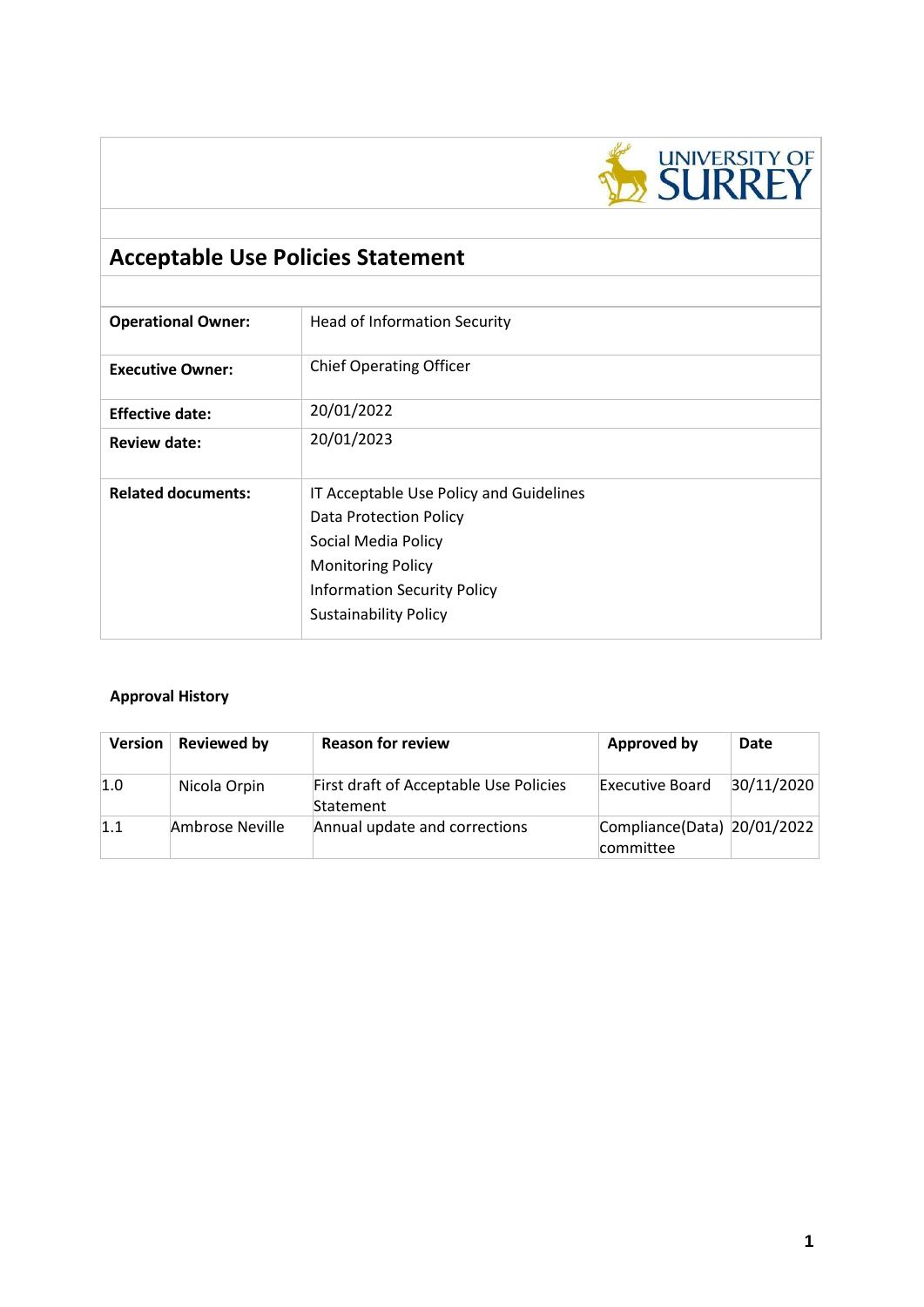## **1 Introduction**

#### **1.1 Purpose**

1.1.1 The Acceptable Use Policies (AUPs) are intended to protect you as well as the University and its partners and to ensure the University of Surrey's resources are used appropriately, lawfully and equitably.

You will also be required to participate in periodic awareness training. Violation of applicable laws or any of the provisions of this policy may be subject to disciplinary action, up to and including termination and legal proceedings.

The issues and regulations covered by this policy are complex and therefore each section of this policy statement has a link to more detailed information of this policy's requirements.

## **1.2 Scope**

1.2.1 The Acceptable Use Policies (AUPs) are mandatory for all Users that use any sort of computing across the university.

These regulations apply to anyone using the IT facilities (hardware, software, data, network access, third party services, online services or IT credentials) provided or arranged by the University of Surrey.

#### **1.3 Definitions**

1.3.1 **User(s)** - all University staff and students, temporary staff, contractors, consultants, vendors, service providers, partners, affiliates, third parties or any other person or entity authorised to utilise the University's information resources.

**University Systems** – any hardware, software, data, network access, third party services or online services provided or arranged by the University of Surrey.

## **2 Policy Principles**

#### 2.1 **Access to University Systems**

All access to University systems must be through authorised channels locally or remotely using an allocated unique ID tied to your name and authentication methods determined by the University including a password that meets policy requirements and use of multi factor authentication. You must adhere to the University's password and multi-factor authentication policies. The full policy detail of the IT Acceptable Use Policy and Guidelines is available at https://www.surrey.ac.uk/about/policies

#### 2.2 **Infrastructure**

You must not jeopardise the integrity of the University IT infrastructure. The full policy detail of the IT Acceptable Use Policy and Guidelines is available at https://www.surrey.ac.uk/about/policies

## 2.3 **Software Licensing**

The University has a legal responsibility to ensure that the software it is using has a valid licence and is being used only in accordance with the End User Licence Agreement (EULA). You must abide by software licensing terms and conditions.

The full policy detail of the IT Acceptable Use Policy and Guidelines is available at https://www.surrey.ac.uk/about/policies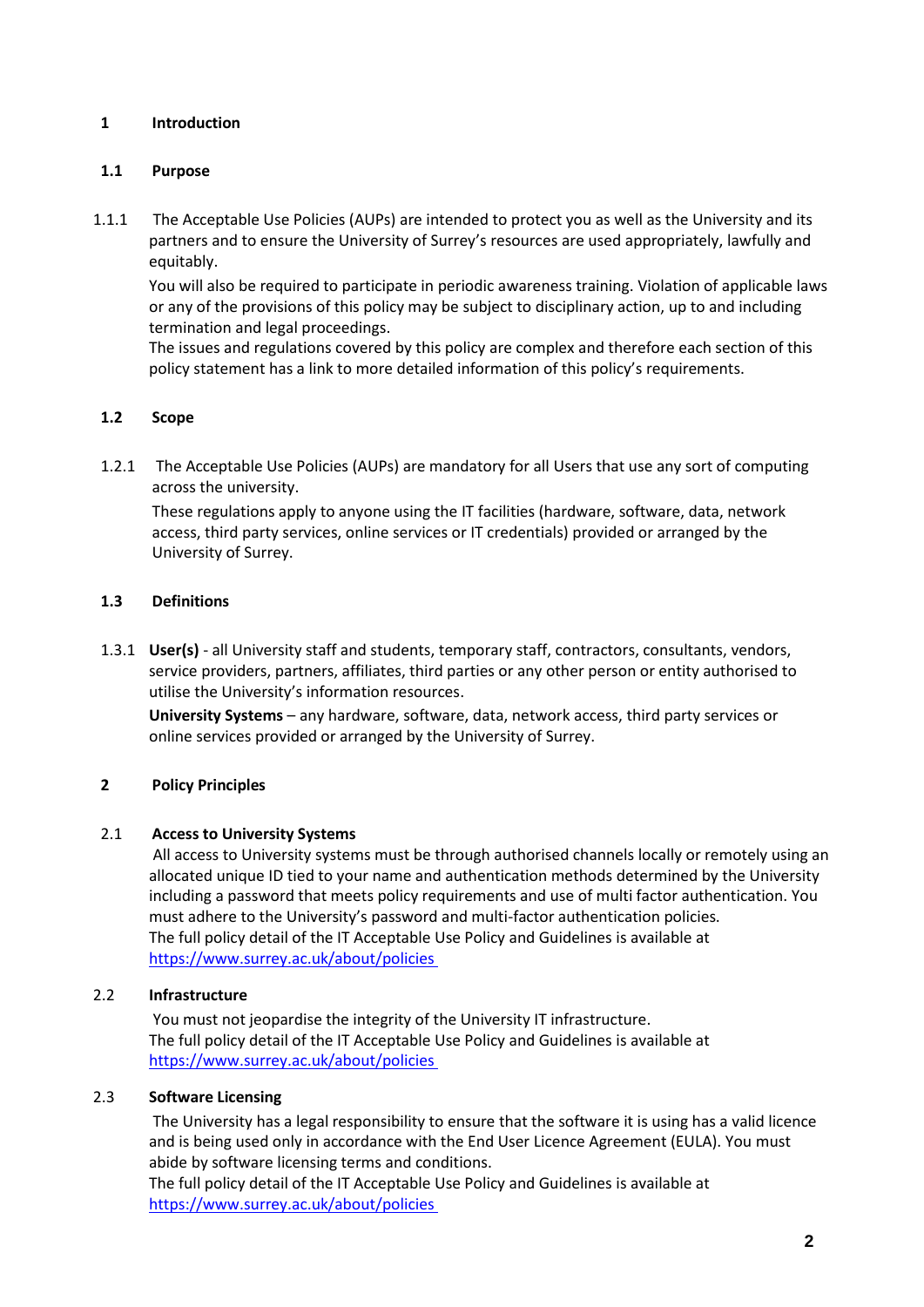### 2.4 **Intellectual property**

You must not use any intellectual property in breach of its copyright or licence. The full policy detail of the IT Acceptable Use Policy and Guidelines is available at https://www.surrey.ac.uk/about/policies

### 2.5 **Handling University and Research Partner Data**

All Users who handle data on behalf of the University of Surrey are responsible for ensuring that this is done in accordance with all University policy, partner and legal requirements. The full policy detail of the IT Acceptable Use Policy and Guidelines and the Data Protection Policy is available at https://www.surrey.ac.uk/about/policies

#### 2.6 **Non-university related private data**

Subject to UK law, non-University related personal data such as private files, photos or messages are kept on University equipment, media and services at the User's risk. The University has no liability for erasure or destruction of any such information.

The full policy detail of the IT Acceptable Use Policy and Guidelines is available at https://www.surrey.ac.uk/about/policies

#### 2.7 **Internet Usage**

The University supports safe, fair and proper usage of the Internet. Users of the Internet from University equipment or connecting to the University network must adhere to the University's policies. Use of the University of Surrey's Internet systems is intended for business use. Personal use is permitted where such use does not affect the User's quality of work or that of their colleagues, is not detrimental to the University of Surrey in any way, not in breach of any term and condition of employment, and does not place the individual or the University in breach of statutory or other legal obligations. Users are accountable for their actions on Internet systems. The full policy detail of the IT Acceptable Use Policy and Guidelines is available at https://www.surrey.ac.uk/about/policies

#### 2.8 **Social Media**

Social media forms a large part of our communications and the University actively encourages the use of these tools. You must ensure that you are aware of your obligations when using Social Media either personally or for work regardless if on University equipment or not, and the potential consequences of unacceptable use of social media. The full policy detail of the Social Media Policy is available at https://www.surrey.ac.uk/about/policies

#### 2.9 **Email**

The University supports safe, fair and proper usage of email, and Users must adhere to the University's policies. Use of the University of Surrey's email systems is intended for business use. Personal use is permitted where such use does not affect the User's quality of work or that of their colleagues, is not detrimental to the University of Surrey in any way, not in breach of any term and condition of employment and does not place the individual or the University in breach of statutory or other legal obligations. Users are accountable for their actions on the email systems. The full policy detail of the IT Acceptable Use Policy and Guidelines is available at https://www.surrey.ac.uk/about/policies

## 2.10 **Online Conferencing and Communications Applications**

Online conferencing applications are an important part of our communications. You should be aware of what constitutes appropriate usage of online conferencing applications and the potential consequences of inappropriate usage.

The full policy detail of the IT Acceptable Use Policy and Guidelines is available at https://www.surrey.ac.uk/about/policies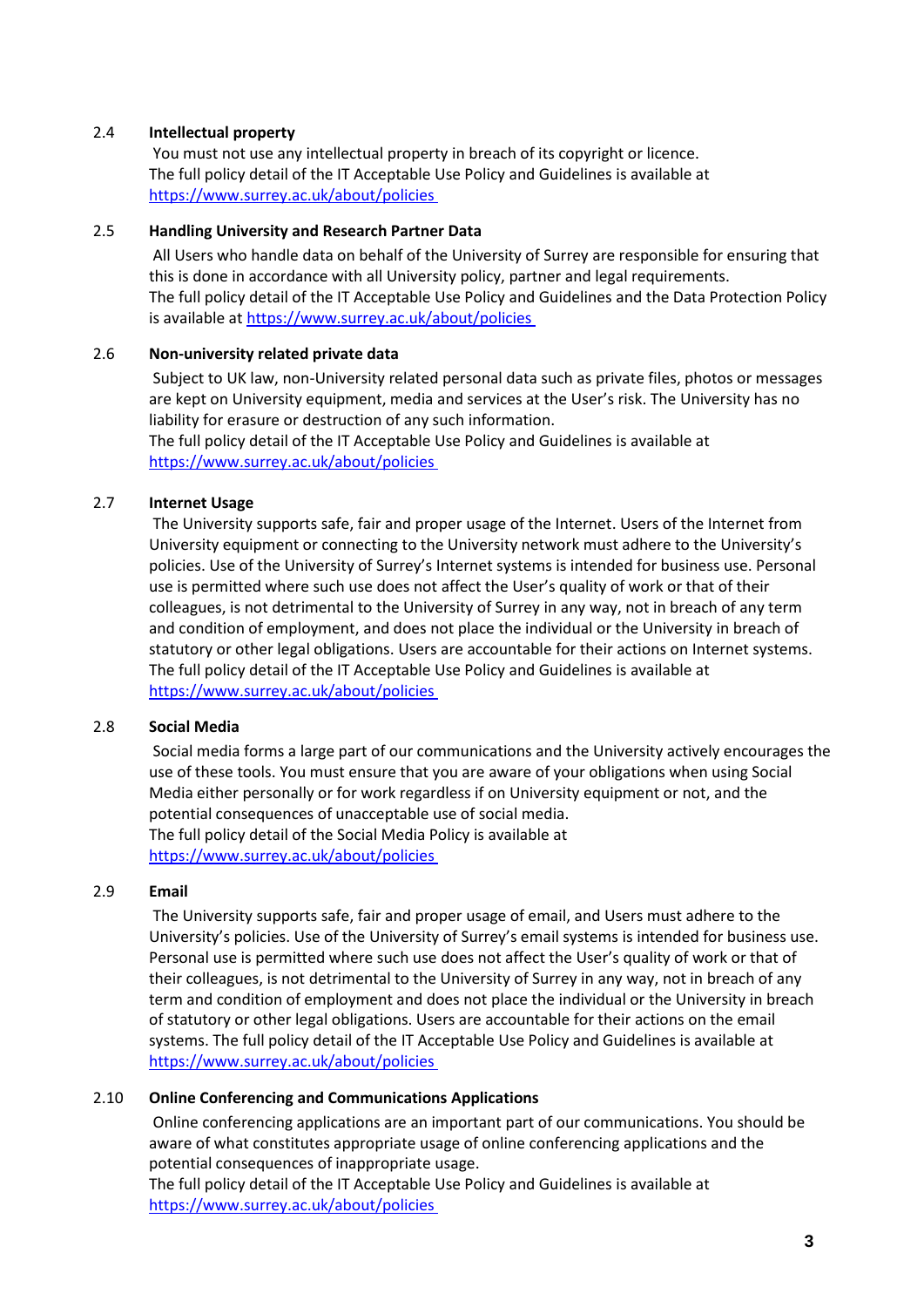#### 2.11 **Monitoring**

Subject to UK law, the University reserves the right to log, filter, survey, monitor and limit the use of all University computer and network resources, data and information (including without limitation Internet, email and all files and databases) by its users at any time without notice, for monitoring and record-keeping purposes, preventing or detecting crime, investigating or detecting the unauthorised use of the University's communication systems, or ascertaining and ensuring compliance with the University's practices or procedures. You should have no expectation that any information on University systems will be kept confidential from relevant officials of the University in the normal discharge of their duties. The University may disclose such information to others, inside or outside the University, at its sole discretion for legitimate business or legal reasons.

The full policy detail of the IT Acceptable Use Policy and Guidelines and the Monitoring Policy is available at https://www.surrey.ac.uk/about/policies

#### 2.12 **Reporting Incidents**

You must be aware of what constitutes a reportable incident, and how you should report them. Guidance is available via the staff intranet, and the full policy detail of the Information Security Policy is available at https://www.surrey.ac.uk/about/policies

#### 2.13 **Corporate and User-Owned Mobile Devices**

Mobile devices such as tablets and smartphones need to be protected to the same extent as computers. The use and support of University and personally-owned mobile devices to access University data are at the discretion of the IT department and such devices are subject to University policy.

The full policy detail of the Mobile Phone Policy and the Using Your Own Devices Policy is available at https://www.surrey.ac.uk/about/policies

## 2.14 **Office Area and Off-Site Security**

You are obliged to ensure that computing devices and data are kept secure, during and after working hours, both on and off-site.

The full policy detail of the IT Acceptable Use Policy and Guidelines is available at https://www.surrey.ac.uk/about/policies

## 2.15 **Sustainability**

Users should follow the University's established sustainability initiatives where possible. The full policy detail of the Sustainability Policy is available at https://www.surrey.ac.uk/about/policies

#### 2.16 **Leaving the University**

On leaving the University your access to the University network and data will be discontinued immediately and you must return all University-provided equipment and any University data whether printed, stored on removable media, or stored on remote or non-University computing systems. You must not delete any University data without the permission of your line manager or tutor.

The full policy detail of the IT Acceptable Use Policy and Guidelines is available at https://www.surrey.ac.uk/about/policies

#### 2.17 **Training**

All Users are obliged to periodically undertake the University's Security and Privacy Awareness training courses. Training is a key measure of the University's provision of defensible cybersecurity, and it is the responsibility of the University to provide this, as well as for Users to complete appropriate training.

The full policy detail of the IT Acceptable Use Policy and Guidelines and the Information Security Policy is available at https://www.surrey.ac.uk/about/policies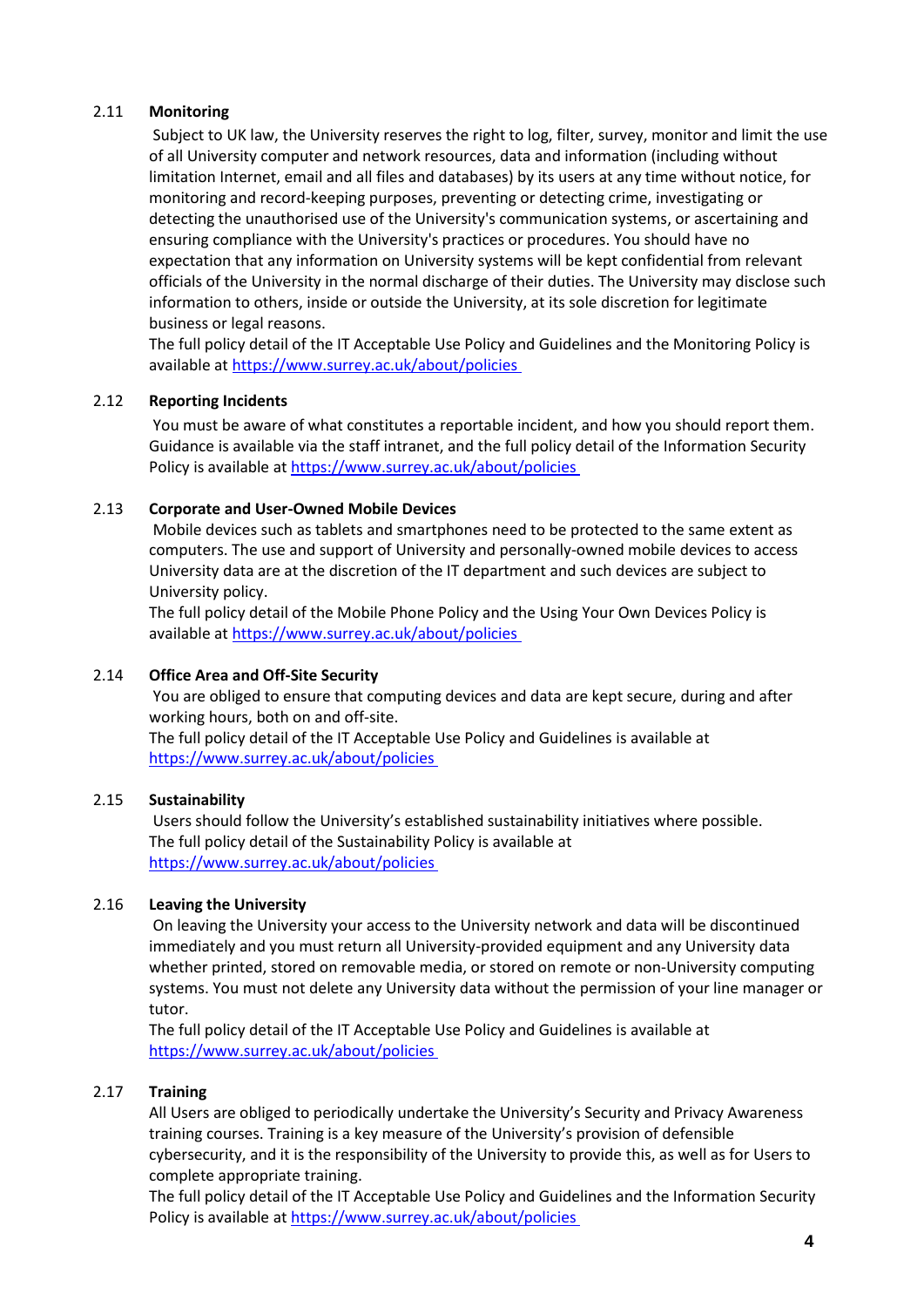Additional information on Security and Privacy at work and home can be found on SurreyNet.

## **3 Governance Requirements**

## **3.1 Responsibility**

3.1.1 The Acceptable Use Policies Statement and supporting policy content are subject to approval by the Data and Infosec Steering Committee (DISC). Line managers are responsible for ensuring that staff in their areas are aware of and have access to appropriate guidance and equipment to enable them to comply with the Acceptable Use Policies Statement and supporting policies. All individuals who use University IT equipment must comply with the Acceptable Use Policies

## **3.2 Implementation / Communication Plan**

Statement and supporting policies.

3.2.1 All users in the University must comply with these policies. To ensure full coverage, all new users must sign the AUPs as part of their induction. Agreement to these terms will be recorded and kept in electronic form. Agreement to the AUP will be signed off annually thereafter as part of cyber awareness training for Users. All Users should also be aware of the University's IT Security policy available at [https://www.surrey.ac.uk/about/policies.](https://www.surrey.ac.uk/about/policies) For any policy disputes, exceptions or questions please contact the Cyber Security Team at [infosec@surrey.ac.uk](mailto:infosec@surrey.ac.uk) in the first instance.

## **3.3 Exceptions to this Policy**

3.3.1 The principles of information security are underpinned by legislation and the consequences of a serious breach of information security are severe. Therefore, exceptions to the principles outlined in this policy are not expected to be allowed. In highly-exceptional cases, and with a very high level of justification, any request to relax the normal information security requirements will be subject to a risk assessment. Approval for the exception must be authorised in writing by the Chief Information Security Officer or a delegate.

## **3.4 Review and Change Requests**

3.4.1 The policy will be reviewed annually or as necessary following changes in the legislative context. Minor changes which do not change the meaning of the policy, will be proposed to the Data and Infosec Steering Committee (DISC) before being implemented. Major changes that alter the meaning of the policy or significant re-writes will be considered by the Data and Infosec Steering Committee (DISC)

## **3.5 Legislative context**

- 3.5.1 Related legislation includes:
	- Telecommunications Act 1984
	- Copyright, Designs and Patents Act 1988
	- Computer Misuse Act 1990
	- Freedom of Information Act 2000
	- Privacy and Electronic Communications (EC Directive) Regulations 2003 (as amended)